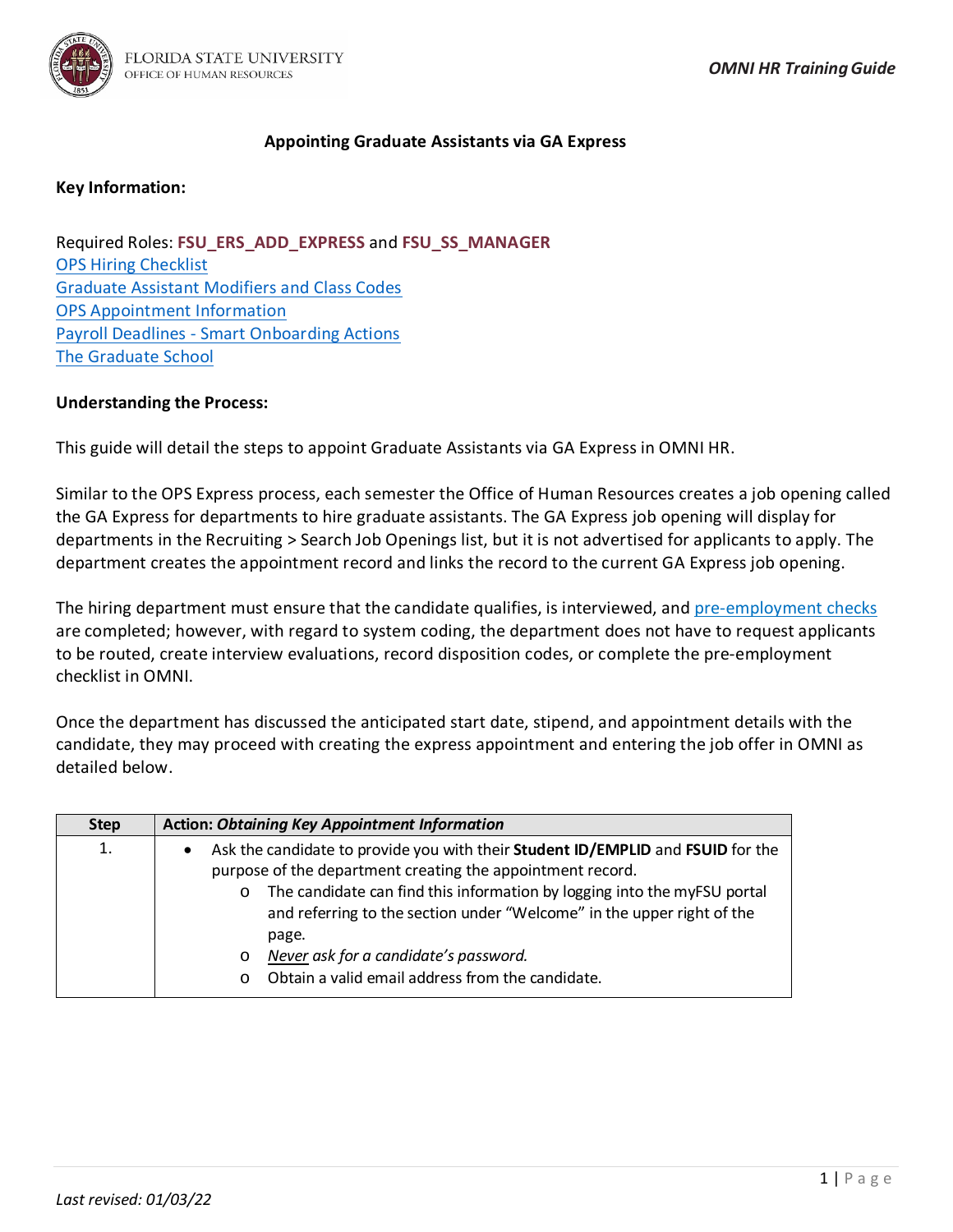| Step | <b>Action: Logging in to Get Started</b> |
|------|------------------------------------------|
| z.   | Log into myFSU $>$ click on the HR icon. |

| <b>myFSU</b> myFSU Portal |                                                |  |  |
|---------------------------|------------------------------------------------|--|--|
| <b>MYFSULINKS</b>         | <b>BU OF DESCRIPTION OF SCHOOL SECTION CO.</b> |  |  |

| <b>Step</b> | <b>Action: Creating the GA Express Appointment Record</b>                     |  |  |  |
|-------------|-------------------------------------------------------------------------------|--|--|--|
| 3.          | From the Department Administration page or the Navigator > click Recruiting > |  |  |  |
|             | <b>Add Express Appointment.</b>                                               |  |  |  |

|                                       | <b>Department Administration</b> |                                               |
|---------------------------------------|----------------------------------|-----------------------------------------------|
| <b>Faculty Contracts</b>              | <b>Attendance &amp; Leave</b>    | <b>Employees &amp; Positions</b><br><b>HR</b> |
| <b>Faculty Promotion &amp; Tenure</b> | <b>Recruiting</b>                | <b>Query &amp; Reports</b>                    |
| Payroll                               | <b>FACET</b>                     | <b>FSU On-Boarding</b>                        |

| く Department Administration    |
|--------------------------------|
| Search Job Openings            |
| <b>Pending Approvals</b>       |
| <b>T</b> Create Job Opening    |
| <b>Add Express Appointment</b> |
| $\Box$ Search Applicants       |
|                                |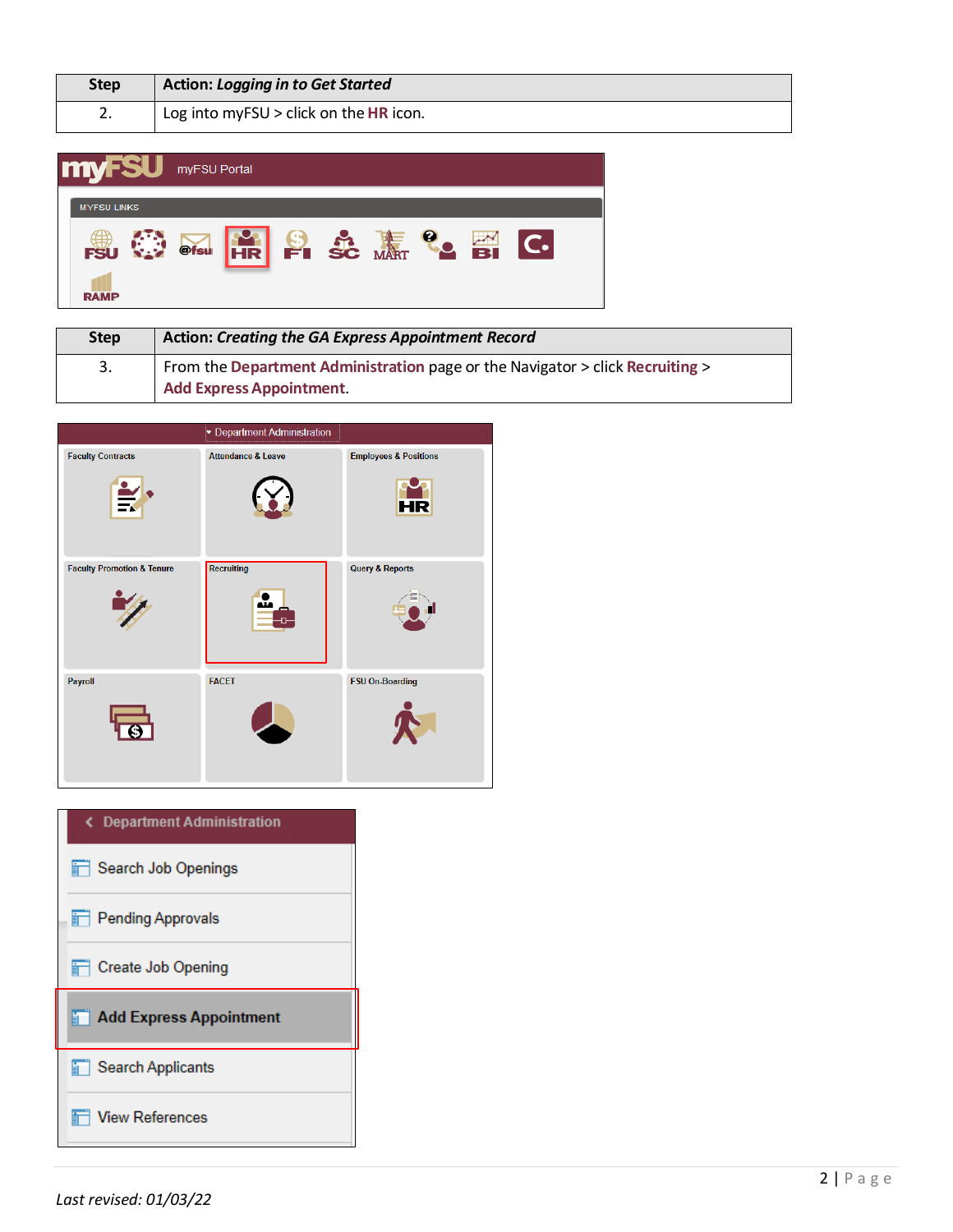## **Action:** *Adding the Student's Information*

IMPORTANT! *Completing the steps below will sync the onboarding invitation with the candidate's myFSU account; therefore, it is very important that you have confirmed their information before starting this process.*

#### On the **Express Appt** page:

**a.** Choose **Employee** from the **Applicant Type** drop-down menu > click **Search**.

| <b>Express Appt</b>                                          |                                                                                |
|--------------------------------------------------------------|--------------------------------------------------------------------------------|
| Save and Create Another<br>Save<br>Recruiting Home           |                                                                                |
| <b>Applicant</b>                                             | <b>Applicant Status</b>                                                        |
| Employee<br><b>Employee ID/Student ID</b><br>*Applicant Type | Active<br>*Status Code<br><b>Status Reason</b><br>$\checkmark$<br>$\checkmark$ |
| <b>Not Specified</b><br><b>Preferred Contact</b>             | 薗<br>Status Date 06/24/2020<br>Clear<br>Search                                 |
|                                                              |                                                                                |
| <b>Name</b>                                                  | <b>Email Addresses</b>                                                         |
| English<br><b>Name Format</b><br>$\checkmark$                | *No Email Addresses have been added for this applicant.                        |
|                                                              |                                                                                |
| <b>Name Prefix</b><br>$\checkmark$                           | <b>Add Email Address</b>                                                       |
| *First Name                                                  | <b>Phone Numbers</b>                                                           |
| <b>Middle Name</b>                                           | No Phone Numbers have been added for this applicant.                           |
| *Last Name                                                   |                                                                                |
| <b>Name Suffix</b><br>$\checkmark$                           | <b>Add Phone Number</b>                                                        |

- **b.** On the search page, enter the **Empl ID/Student ID** and FSUID **IN ALL CAPS** in the **User ID** field > click **Search**.
- **c.** When you have confirmed a match, click **Select** to continue adding the record.

|                     |        | search |
|---------------------|--------|--------|
| *Empl ID/Student ID |        |        |
| *User ID            |        |        |
|                     | Search | Clear  |
|                     |        |        |
| Return              |        |        |

| <b>Search Results</b>                   |           |             |                   |                              |                                              |
|-----------------------------------------|-----------|-------------|-------------------|------------------------------|----------------------------------------------|
| 罫<br>Q                                  |           |             |                   | 1-1 of 1 $\vee$<br>$ 4 - 4 $ | $\triangleright$ $\triangleright$ I View All |
| <b>Select</b>                           | Empl ID   | User ID     | <b>First Name</b> | <b>Middle Name</b>           | <b>Last Name</b>                             |
| the control of the control of<br>Select | 000000000 | <b>TEST</b> | Testing           | А                            | Record                                       |
| Return                                  |           |             |                   |                              |                                              |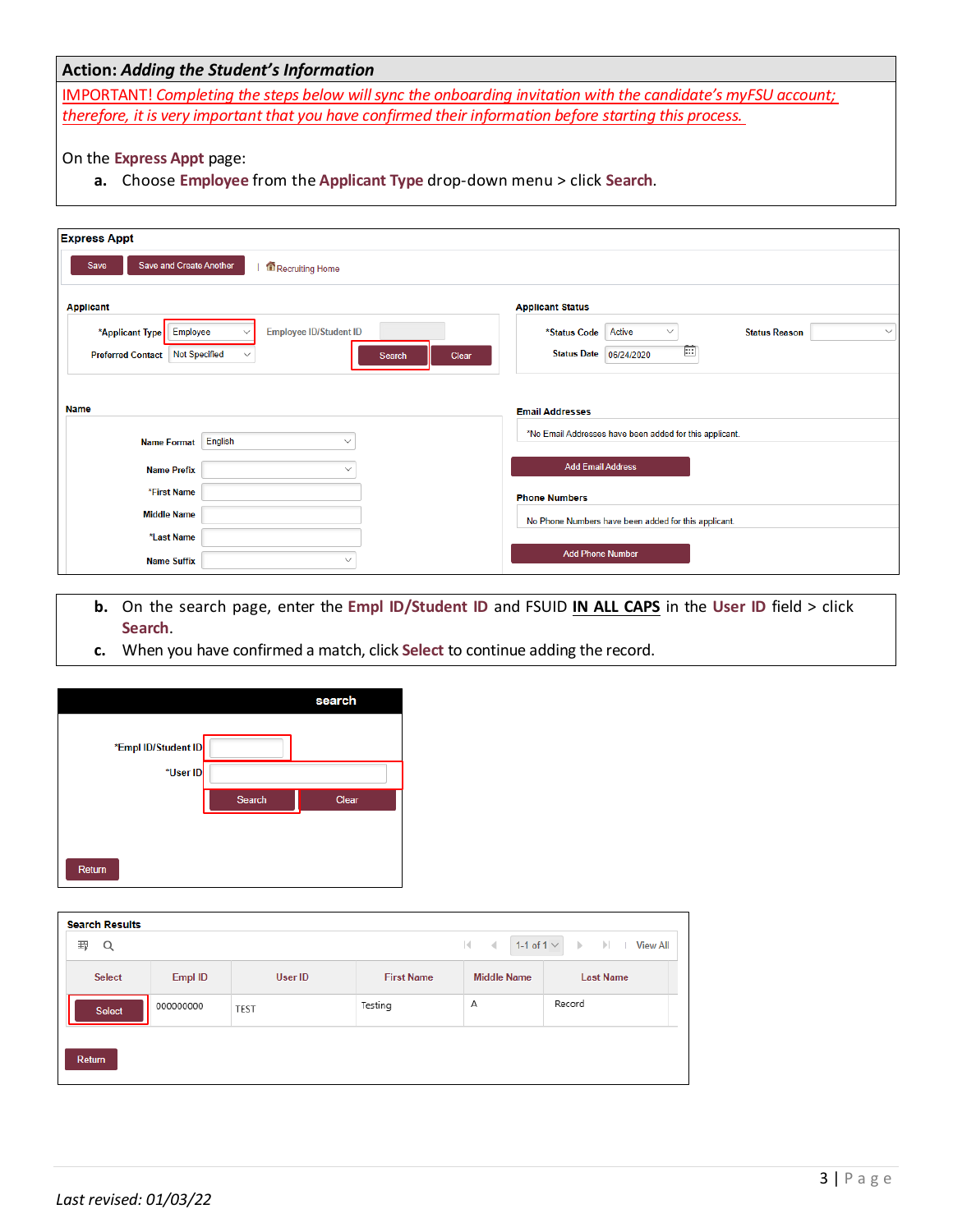- d. The candidate's name and last known email address will populate on the page. Update the primary email address as needed.
- **e.** Click **Save** or **Save and Create Another** to add additional express appointments.
- **f.** Note the **Applicant ID** that generates.

**Notes:** 

- *The email address provided is where the Smart Onboarding invitation will be sent later in the process.*
- *The Empl ID/Student ID will carry over to the job offer. When the Onboarding invitation is launched, the candidate will be directed to login at the myFSU portal to complete onboarding.*
- *Creating the record as an employee applicant type allowssome existing data from the student database to prepopulate into the onboarding session, making it a faster process for the candidate.*

|                             | Name Testing Record           |                        |                 |                         | Applicant ID 000000           |                      |
|-----------------------------|-------------------------------|------------------------|-----------------|-------------------------|-------------------------------|----------------------|
| <b>Personal Information</b> | Applications                  |                        |                 |                         |                               |                      |
| <b>Applicant</b>            |                               |                        |                 | <b>Applicant Status</b> |                               |                      |
| *Applicant Type             | Employee<br>$\checkmark$      | Employee ID/Student ID | 000000000       | *Status Code            | Active<br>$\checkmark$        | <b>Status Reason</b> |
| <b>Preferred Contact</b>    | Not Specified<br>$\checkmark$ |                        | Search<br>Clear |                         | <b>Status Date 06/24/2020</b> | 歯                    |
| Name                        |                               |                        |                 | <b>Email Addresses</b>  |                               |                      |
|                             | Name Format English           |                        |                 | Primary                 | *Email Type                   | <b>Email Address</b> |
| <b>Name Prefix</b>          |                               |                        |                 | ☑                       | Home<br>$\checkmark$          | testing@fsu.edu      |
| <b>Middle Name</b>          | First Name Testing            |                        |                 |                         | <b>Add Email Address</b>      |                      |
|                             | Last Name Record              |                        |                 |                         |                               |                      |

| <b>Step</b>                                    | <b>Action: Searching for the Record</b> |                                                                                                               |   |  |  |
|------------------------------------------------|-----------------------------------------|---------------------------------------------------------------------------------------------------------------|---|--|--|
| 4.                                             |                                         | Navigate to Recruiting > Search Applicants > enter the applicant ID in the Applicant ID field > click Search. |   |  |  |
| Find Appt/Applicants                           |                                         |                                                                                                               |   |  |  |
| Recruiting Home                                |                                         |                                                                                                               |   |  |  |
| Quick Search                                   | <b>Keyword Search</b>                   | <b>Advanced Search</b>                                                                                        |   |  |  |
| $\blacktriangledown$ Search Criteria $\oslash$ |                                         |                                                                                                               |   |  |  |
|                                                |                                         | Search My Applicants                                                                                          |   |  |  |
|                                                | <b>First Name</b>                       |                                                                                                               |   |  |  |
|                                                | <b>Last Name</b>                        |                                                                                                               |   |  |  |
|                                                | Alternate Character Name                |                                                                                                               |   |  |  |
|                                                | <b>Applicant Status</b>                 | $\check{}$                                                                                                    |   |  |  |
|                                                | <b>Applied Within</b>                   | $\blacktriangledown$                                                                                          |   |  |  |
|                                                | <b>Applied Between</b>                  | 夁<br>And                                                                                                      | 蕨 |  |  |
|                                                | Job Opening ID                          |                                                                                                               | Q |  |  |
|                                                | <b>Applicant ID</b>                     |                                                                                                               |   |  |  |
| Search                                         |                                         | Clear                                                                                                         |   |  |  |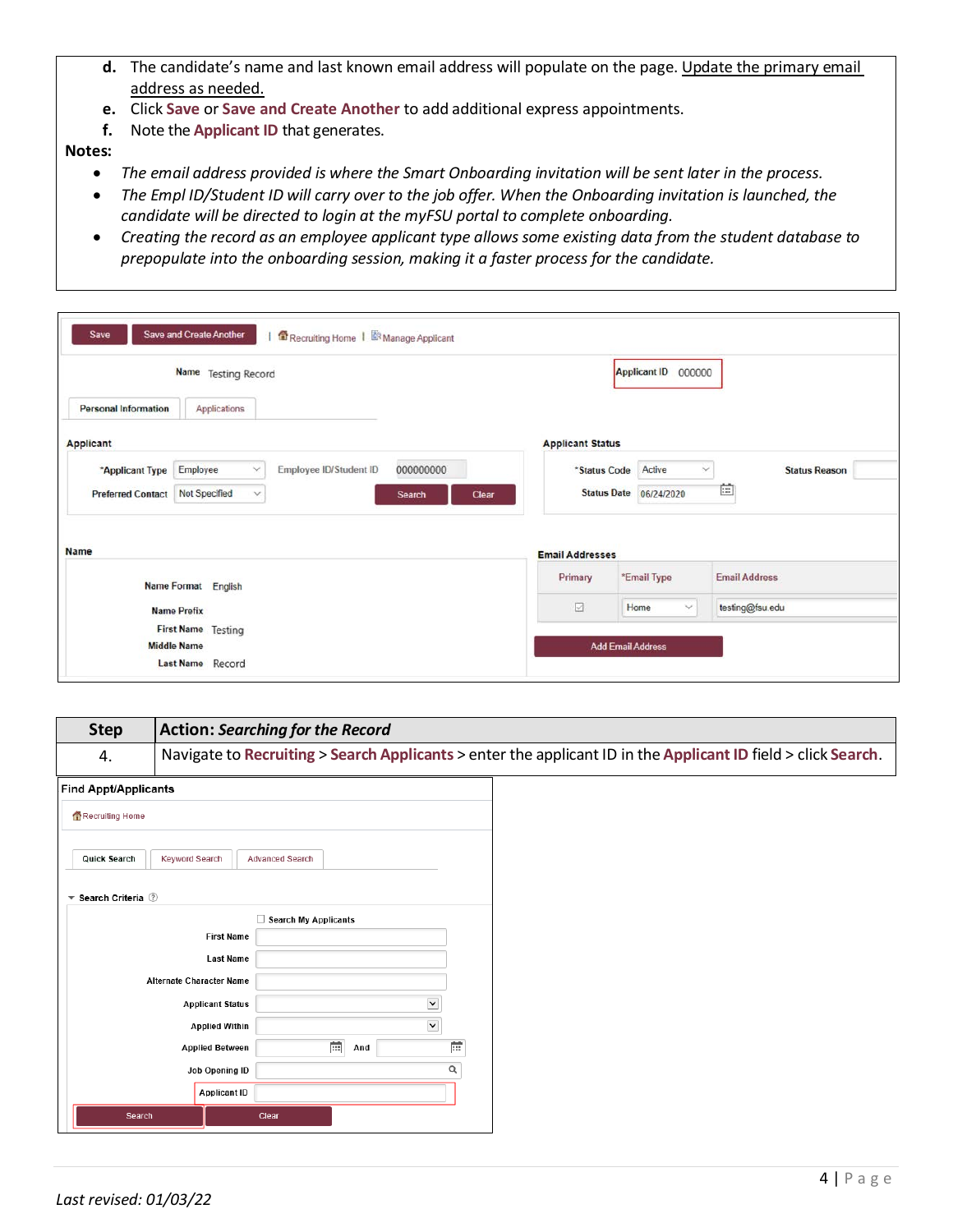| <b>Step</b> | Action: Linking the Record to the GA Express Pool                                            |
|-------------|----------------------------------------------------------------------------------------------|
| 5.          | Across from the candidate's name, use the Actions drop-down menu to select Link Applicant to |
|             | Job.                                                                                         |

| <b>Search Results 2</b> |                                        |              |          |                                |                |                      |                |                                              |                  |
|-------------------------|----------------------------------------|--------------|----------|--------------------------------|----------------|----------------------|----------------|----------------------------------------------|------------------|
| 霞<br>Q                  |                                        |              |          |                                |                |                      | 16             | $1-1$ of 1                                   | View All<br>H.   |
| <b>Select</b>           | Applicant <sup>*</sup>                 | Applicant ID | Type     | <b>Status</b><br>an an an an a | Phone<br>----- | <b>Email Address</b> | Date Applied w | <b>Jobs Applied</b>                          |                  |
| m.                      | <b>Testing Record</b>                  | 682021       | Employee | 010 Active                     |                | testing@fsu.edu      | 06/26/2020     | n                                            | <b>V</b> Actions |
| Select All              | Deselect All<br><b>V</b> Group Actions |              |          |                                |                |                      |                | Link Applicant to Job<br>Send Correspondence |                  |

| <b>Step</b>                                  | <b>Action</b>                                                                                                                                                                                  |            |               |                                      |                      |  |   |   |   |
|----------------------------------------------|------------------------------------------------------------------------------------------------------------------------------------------------------------------------------------------------|------------|---------------|--------------------------------------|----------------------|--|---|---|---|
| 6.                                           | Enter the appropriate GA Express job ID in the Job Opening ID field or use the magnifying glass icon<br>to select the GA Express pool corresponding to the employee's begin date > click Link. |            |               |                                      |                      |  |   |   |   |
|                                              |                                                                                                                                                                                                |            |               | <b>Link Applicant to Job Opening</b> |                      |  |   |   | × |
|                                              |                                                                                                                                                                                                |            |               |                                      |                      |  |   |   |   |
| <b>Applicants to be Linked</b>               |                                                                                                                                                                                                |            |               |                                      |                      |  |   |   |   |
| Applicant                                    | <b>Name</b>                                                                                                                                                                                    |            | <b>Status</b> |                                      | <b>Email Address</b> |  |   |   |   |
| $\alpha$<br>000000 $\times$                  | <b>Testing Record</b>                                                                                                                                                                          |            | 010 Active    |                                      | testing@fsu.edu      |  |   | ੋ |   |
|                                              | <b>Add Applicant</b>                                                                                                                                                                           |            |               |                                      |                      |  |   |   |   |
|                                              |                                                                                                                                                                                                |            |               |                                      |                      |  |   |   |   |
| <b>Job Openings</b><br><b>Job Opening ID</b> | <b>Posting Title</b>                                                                                                                                                                           |            |               | <b>Job Posted</b>                    | Questionnaire        |  |   |   |   |
|                                              |                                                                                                                                                                                                |            |               |                                      |                      |  |   |   |   |
| Q                                            |                                                                                                                                                                                                |            |               |                                      |                      |  | û |   |   |
|                                              | <b>Add Job Opening</b>                                                                                                                                                                         |            |               |                                      |                      |  |   |   |   |
|                                              |                                                                                                                                                                                                |            |               |                                      |                      |  |   |   |   |
| <b>Disposition Information</b>               |                                                                                                                                                                                                |            |               |                                      |                      |  |   |   |   |
|                                              | *Disposition                                                                                                                                                                                   | Linked     |               | $\checkmark$                         |                      |  |   |   |   |
|                                              | Reason                                                                                                                                                                                         |            |               | $\checkmark$                         |                      |  |   |   |   |
|                                              | Date                                                                                                                                                                                           | 06/26/2020 |               |                                      |                      |  |   |   |   |
|                                              |                                                                                                                                                                                                |            |               |                                      |                      |  |   |   |   |
| Link                                         | Cancel                                                                                                                                                                                         |            |               |                                      |                      |  |   |   |   |
|                                              |                                                                                                                                                                                                |            |               |                                      |                      |  |   |   |   |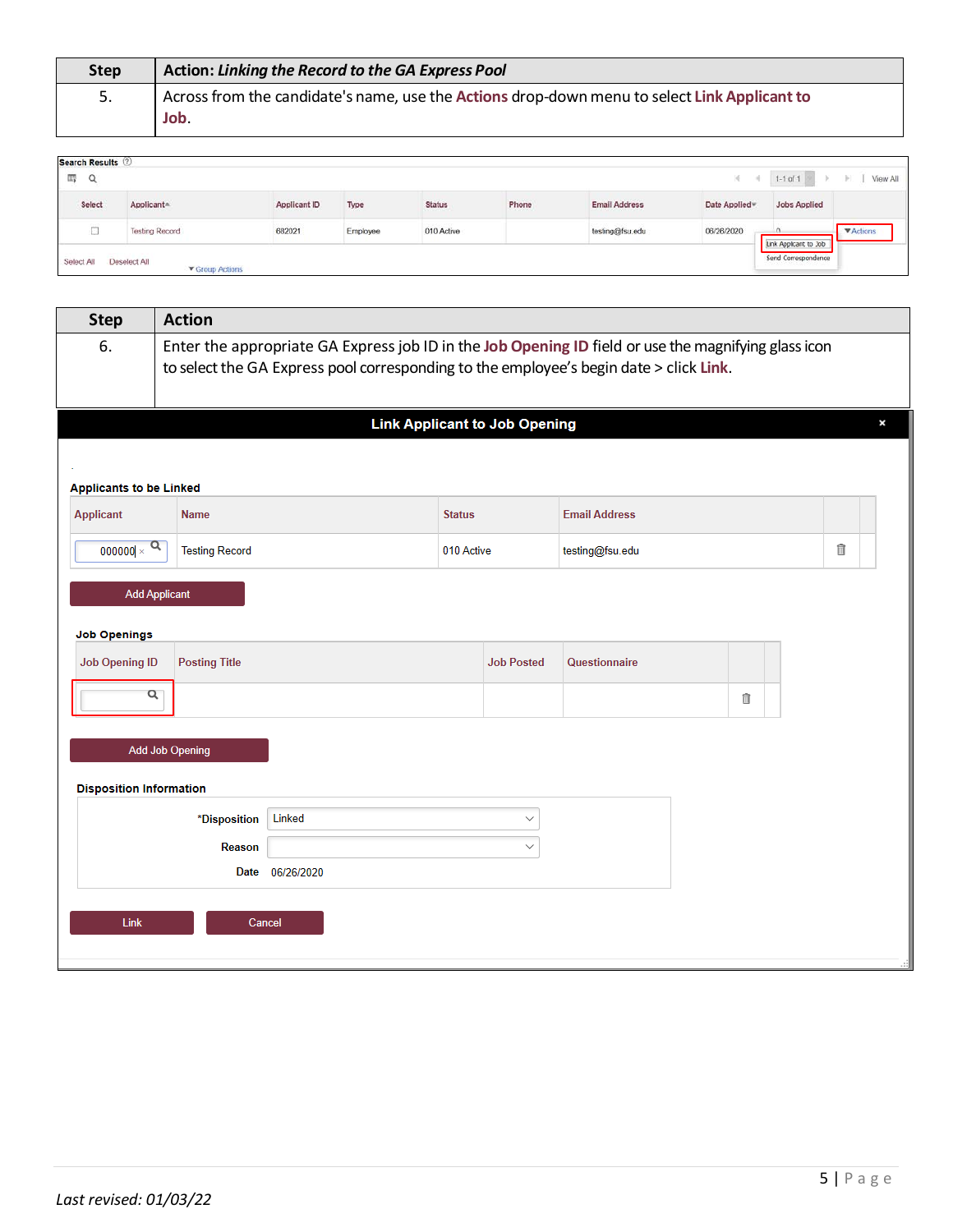| <b>Applicants to be Linked</b>                    |                        |                                                                                        |               |                               |                      |  |   |  |  |
|---------------------------------------------------|------------------------|----------------------------------------------------------------------------------------|---------------|-------------------------------|----------------------|--|---|--|--|
| <b>Applicant</b>                                  | Name                   |                                                                                        | <b>Status</b> |                               | <b>Email Address</b> |  |   |  |  |
| 000000                                            | <b>Testing Record</b>  |                                                                                        |               | 010 Active<br>testing@fsu.edu |                      |  |   |  |  |
| <b>Add Applicant</b>                              |                        |                                                                                        |               |                               |                      |  |   |  |  |
| <b>Job Openings</b>                               |                        |                                                                                        |               |                               |                      |  |   |  |  |
| <b>Job Opening ID</b>                             | <b>Posting Title</b>   |                                                                                        |               | <b>Job Posted</b>             | Questionnaire        |  |   |  |  |
| 47380Q                                            | GA Express - Fall 2020 |                                                                                        |               | No                            | No                   |  | î |  |  |
| Add Job Opening<br><b>Disposition Information</b> |                        |                                                                                        |               |                               |                      |  |   |  |  |
|                                                   |                        |                                                                                        |               |                               |                      |  |   |  |  |
|                                                   | *Disposition           | Linked                                                                                 |               | $\checkmark$                  |                      |  |   |  |  |
|                                                   | Reason                 |                                                                                        |               | $\checkmark$                  |                      |  |   |  |  |
|                                                   | <b>Date</b>            | 06/26/2020                                                                             |               |                               |                      |  |   |  |  |
| Link<br>Cancel                                    |                        |                                                                                        |               |                               |                      |  |   |  |  |
|                                                   |                        |                                                                                        |               |                               |                      |  |   |  |  |
|                                                   |                        | You have successfully linked this Applicant to the selected Job Opening(s). (18177,77) |               |                               |                      |  |   |  |  |
| г                                                 |                        |                                                                                        |               |                               |                      |  |   |  |  |

### **Process Tip:**

If you created multiple GA express appointment records in step 3 and need to link them all to the same job opening, you may do so in mass from the **Search Applicants** page.

OK

On this page, set the **Applied Within** drop-down menu to **010-Today** > **Search** > ensure you only check the boxes next to the records *you* created > use the **Group Actions** drop-down menu at the bottom > **Link Applicant to Job** > enter the job ID > click **Link**.

Navigate directly to the Job Opening via **Recruiting** > **Search Job Openings** and prepare each job offer following the steps below.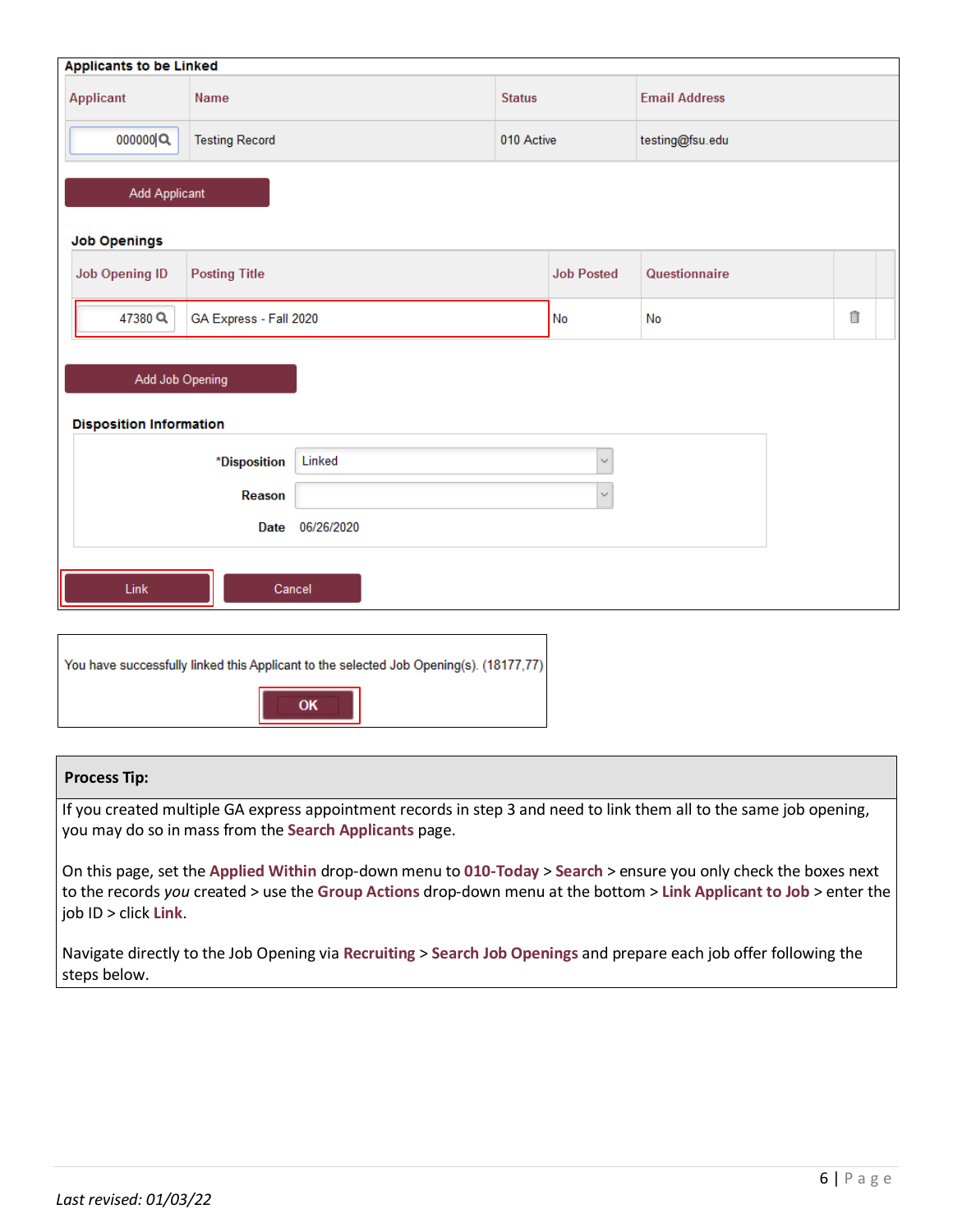| <b>Step</b> | Action: Preparing the Job Offer                                                         |
|-------------|-----------------------------------------------------------------------------------------|
|             | After the applicant record has been successfully linked, click on the candidate's name. |

| 罫<br>Q |                        |                     |             |               |       |                      |                     |              | $\vert \cdot \vert$ $\vert$ $\vert$ 1-1 of 1 $\vert \cdot \vert$ $\vert$ $\vert$ View All |
|--------|------------------------|---------------------|-------------|---------------|-------|----------------------|---------------------|--------------|-------------------------------------------------------------------------------------------|
| Select | $Applicant \spadesuit$ | <b>Applicant ID</b> | <b>Type</b> | <b>Status</b> | Phone | <b>Email Address</b> | <b>Date Applied</b> | Jobs Applied |                                                                                           |
|        | <b>Testing Record</b>  | 682021              | Employee    | 010 Active    |       | testing@fsu.edu      | 06/26/2020          |              | $\blacktriangledown$ Actions                                                              |

| <b>Step</b> | <b>Action</b>                                                                                      |
|-------------|----------------------------------------------------------------------------------------------------|
| - 8.        | Across from the Job Opening, click on Other Actions > Recruiting Actions > Prepare/View Job Offer. |

|                                                          | <b>Name Testing Record</b><br>Applicant ID 682021<br><b>Applicant Type Employee</b><br>Status 010 Active |                           |                    |             | <b>Preferred Contact Not Specified</b><br><b>Phone</b><br><b>Address</b> | Email testing@fsu.edu |       |                                                                                                                                                                                         |  |
|----------------------------------------------------------|----------------------------------------------------------------------------------------------------------|---------------------------|--------------------|-------------|--------------------------------------------------------------------------|-----------------------|-------|-----------------------------------------------------------------------------------------------------------------------------------------------------------------------------------------|--|
| <b>Applicant Activity</b><br><b>Applicant Activity ②</b> | Notes<br><b>Applicant Data</b><br>Current Status   Interview Evaluation   Expenses   History             | <b>Interested Parties</b> |                    |             |                                                                          |                       |       |                                                                                                                                                                                         |  |
| <b>Select</b>                                            | <b>Job Opening</b>                                                                                       | Job Opening ID            | <b>Disposition</b> | Application | Resume                                                                   | Route                 | Print |                                                                                                                                                                                         |  |
| $\Box$                                                   | GA Express - Fall 2020                                                                                   | 47380                     | Linked             | Œ.          |                                                                          | ĜÔ                    | 8     | TOther Actions                                                                                                                                                                          |  |
| Select All                                               | <b>Deselect All</b>                                                                                      | ▼ Group Actions           |                    |             |                                                                          |                       |       | <b>Recruiting Actions</b><br>Create Interview Evaluation<br><b>Applicant Actions</b><br>Prepare / ViewJob Offer<br>View / Edit Application Details<br>RECRUITER ONLY - Edit Disposition |  |

| <b>Step</b> | <b>Action</b>                   |
|-------------|---------------------------------|
| 9.          | Begin on the Offer Details tab. |
|             | <b>Offer Details</b>            |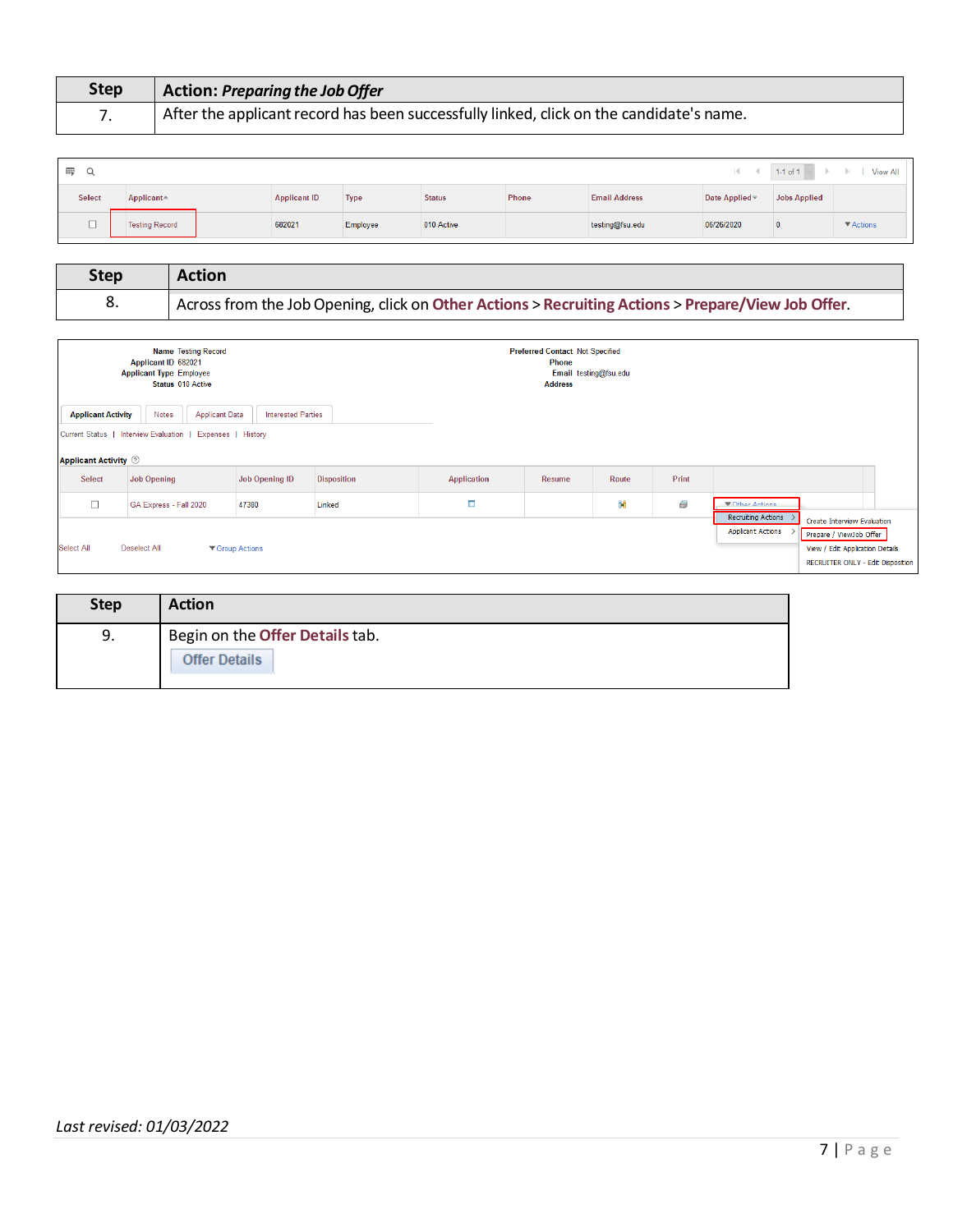| <b>Step</b> | <b>Action</b>                                                                                                                                                                                                                                                                                                                                                                                                                                                                                                                                                                                                                                            |
|-------------|----------------------------------------------------------------------------------------------------------------------------------------------------------------------------------------------------------------------------------------------------------------------------------------------------------------------------------------------------------------------------------------------------------------------------------------------------------------------------------------------------------------------------------------------------------------------------------------------------------------------------------------------------------|
| 10.         | On the Offer Details tab, complete the required fields, ensuring that:                                                                                                                                                                                                                                                                                                                                                                                                                                                                                                                                                                                   |
|             | Offer Amount is entered at an annualized rate (annualized rate = hourly rate x standard<br>$\bullet$<br>weekly hours $x$ 2 x frequency) and is at/above the minimum required salary for a GA<br>Frequency is 26.1<br>٠<br>Appropriate Job Code is used (do not leave as OPSX)<br>$\bullet$<br>Begin Date is at least 2 - 3 weeks out to allow time for approvals, Smart Onboarding<br>$\bullet$<br>completion, and background check completion (if applicable). Reference Payroll Deadlines<br>for Smart Onboarding Actions.<br>Plus sign is clicked to add multiple funding sources. The total Percent of Distribution must<br>$\bullet$<br>equal 100%. |
|             | Combo Code contains an "O"<br>$\bullet$<br>Job offer has a Funding End Date<br>٠<br><b>Calc Period Amt button is clicked</b><br>$\bullet$<br>In the Comments box, it is indicated whether the candidate is a new hire, rehire, or<br>$\bullet$<br>additional appointment                                                                                                                                                                                                                                                                                                                                                                                 |
|             | Notes:<br>-If you are unsure of the candidate's citizenship status select "Yes", as the candidate<br>will specify this in the onboarding portal.<br>-The appropriate Empl Class will populate based on the selected job code.<br>-The Pre-Mgr Approver field is optional.                                                                                                                                                                                                                                                                                                                                                                                |

|                                             |                             |                    |                          |                        |                                 | $Q \mid \mathbb{R}$ $\mid$ 1011                                                                                                                           |                                                                     |
|---------------------------------------------|-----------------------------|--------------------|--------------------------|------------------------|---------------------------------|-----------------------------------------------------------------------------------------------------------------------------------------------------------|---------------------------------------------------------------------|
| <b>Offer Details</b>                        | Background Check            | Outside Recruiting |                          |                        |                                 |                                                                                                                                                           |                                                                     |
| Job Opening 47380<br><b>Position Number</b> |                             |                    | GA Express - Fall 2020   |                        | <b>Business Unit FSU01</b>      | Save as Draft<br>Submit for Approval<br>Offer Date 06/26/2020                                                                                             |                                                                     |
| Recruiter                                   | Status 006 Pending Approval |                    |                          |                        | <b>Applicant Type Employee</b>  | Add Revised Offer                                                                                                                                         |                                                                     |
| <b>Created By</b>                           |                             |                    |                          |                        | Preferred Contact Not Specified | <b>li</b> Delete Offer<br>$\mathscr{O}$ Edit Offer                                                                                                        |                                                                     |
| <b>Job Offer Components</b> 2               |                             |                    |                          |                        |                                 | <b>Offer Attachments</b>                                                                                                                                  |                                                                     |
| *Component                                  | *Offer Amount               |                    | Currency                 | Frequency              |                                 | No attachments have been added to this offer.                                                                                                             |                                                                     |
| $\backsim$                                  |                             | 猏                  |                          | $\check{\phantom{a}}$  | 自                               | Approval Attachments                                                                                                                                      |                                                                     |
| Add Offer Component                         |                             |                    |                          |                        |                                 |                                                                                                                                                           |                                                                     |
|                                             |                             |                    |                          |                        |                                 | <b>FSU Offer - Additional Info</b>                                                                                                                        |                                                                     |
|                                             |                             |                    |                          |                        |                                 | Employee Id 000000000 Testing Record                                                                                                                      |                                                                     |
|                                             |                             |                    | $Q$   $M$ $4$   $1$ of 1 | $ k  =  k $   View All |                                 | Q<br>*Location Code<br>a<br>*Job Code<br>$\alpha$<br>*Supervisor ID                                                                                       |                                                                     |
|                                             |                             |                    |                          |                        | 四形                              | $\alpha$<br>*Department<br>$\sim$                                                                                                                         |                                                                     |
|                                             |                             |                    |                          |                        |                                 | $\alpha$<br>"Weekly Std Hours<br>*U.S. Citizen?<br>*Mail Code<br>$\alpha$<br>Pre-Mgr Approver (Optional)                                                  | $\vert \downarrow \vert$<br>"Empl Class                             |
| Added By<br><b>Last Updated By</b>          |                             |                    |                          |                        |                                 | 850/644-0855<br>*Originator Telephone                                                                                                                     |                                                                     |
| Add Another Comment                         |                             |                    |                          |                        |                                 | <b>FSU Funding</b>                                                                                                                                        |                                                                     |
|                                             |                             |                    |                          |                        |                                 | <b>四 Q</b>                                                                                                                                                | $1-1$ of $1$<br>R R<br>- 34<br>$\mathbb{R}$                         |
| Salary Market Analysis<br>Comments 2        |                             |                    |                          |                        |                                 | ·Percent of<br>·Combination Code<br><b>Funding End Date</b><br><b>Begin Date</b><br><b>Distribution</b><br>m<br>$\widetilde{\mathbb{H}}$<br>$\alpha$<br>1 | <b>Total Budget Amount</b><br>$\ddot{}$<br>$\overline{\phantom{m}}$ |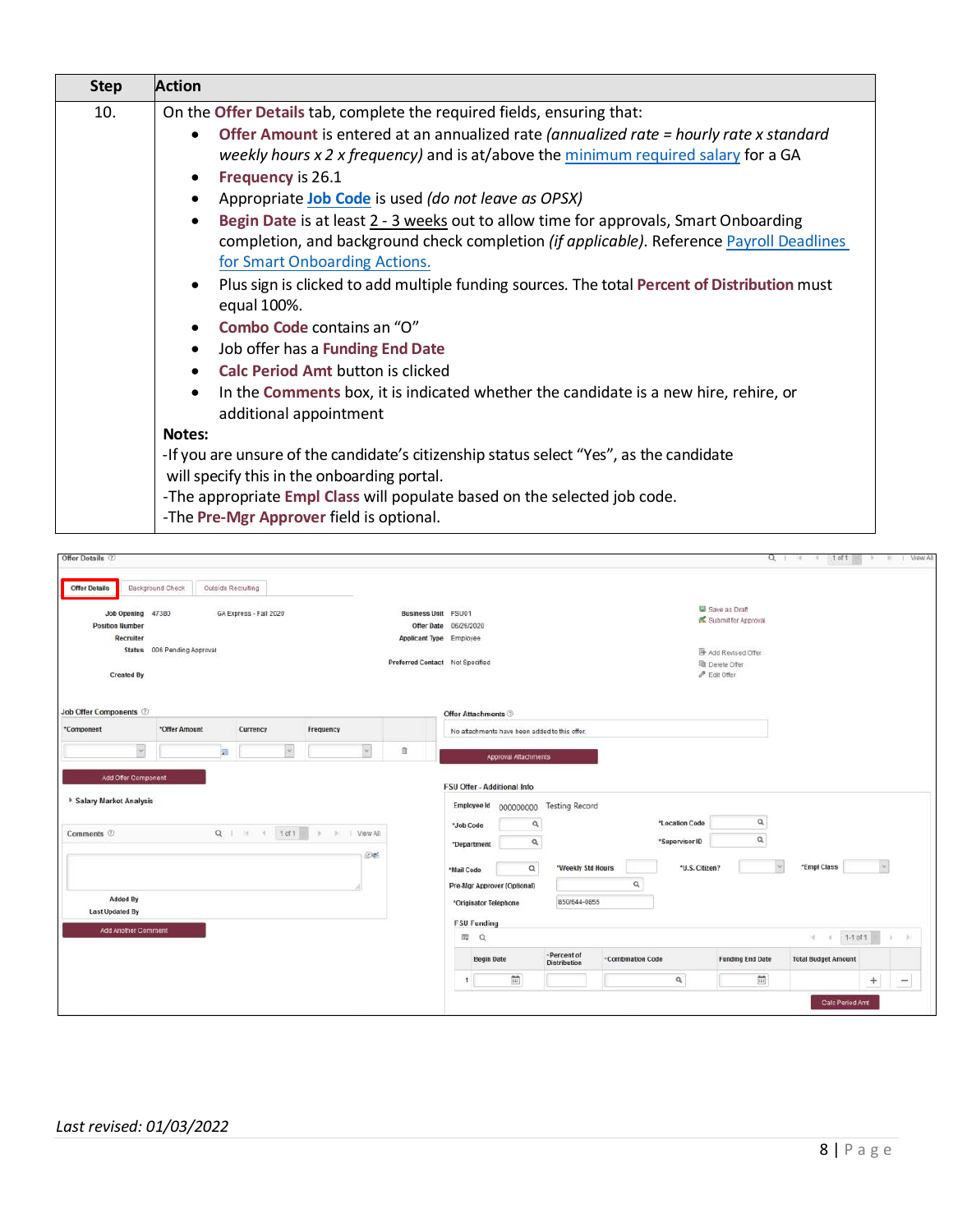| <b>Step</b>                 | <b>Action</b>                                                                                                                                                                                                                                                                                                                                  |  |  |  |  |  |  |
|-----------------------------|------------------------------------------------------------------------------------------------------------------------------------------------------------------------------------------------------------------------------------------------------------------------------------------------------------------------------------------------|--|--|--|--|--|--|
| 11.                         | Click the Background Check tab.                                                                                                                                                                                                                                                                                                                |  |  |  |  |  |  |
|                             | <b>Background Check</b>                                                                                                                                                                                                                                                                                                                        |  |  |  |  |  |  |
|                             | Enter a <i>detailed</i> Description of Duties for the appointment. Enter comments as needed.<br>Confirm the Budget Manager and Budget Manager Email is correct.<br>Enter or look up a valid Purchase Order # or enter a valid Foundation Fund # to pay for the<br>background check. The Line # will generate based on purchase order selected. |  |  |  |  |  |  |
| Offer Details (?)           |                                                                                                                                                                                                                                                                                                                                                |  |  |  |  |  |  |
| <b>Offer Details</b>        | <b>Background Check</b><br><b>Outside Recruiting</b>                                                                                                                                                                                                                                                                                           |  |  |  |  |  |  |
|                             | <b>Background Check Funding (Required)</b>                                                                                                                                                                                                                                                                                                     |  |  |  |  |  |  |
| <b>Budget Manager</b>       | Q<br>Q<br>Line #<br>Purchase Order #                                                                                                                                                                                                                                                                                                           |  |  |  |  |  |  |
| <b>Budget Manager Email</b> | Foundation Fund #                                                                                                                                                                                                                                                                                                                              |  |  |  |  |  |  |
|                             | <b>Description of Duties/Comments</b>                                                                                                                                                                                                                                                                                                          |  |  |  |  |  |  |
|                             |                                                                                                                                                                                                                                                                                                                                                |  |  |  |  |  |  |

| <b>Step</b> | <b>Action</b>                                                                                                                                                   |
|-------------|-----------------------------------------------------------------------------------------------------------------------------------------------------------------|
| 12.         | Answer each question on the Background Check Questionnaire; No or Yes as applicable.<br>Obtain these answers from the hiring supervisor prior to entering them. |
|             | Once the questions are answered, the background level will generate at the bottom of the<br>questionnaire.                                                      |
|             | The background check level will be reviewed by Human Resources Background Check staff<br>prior to approving the job offer.                                      |
|             | Note: For more information on background checks as it relates to Graduate Assistant<br>appointments, click here.                                                |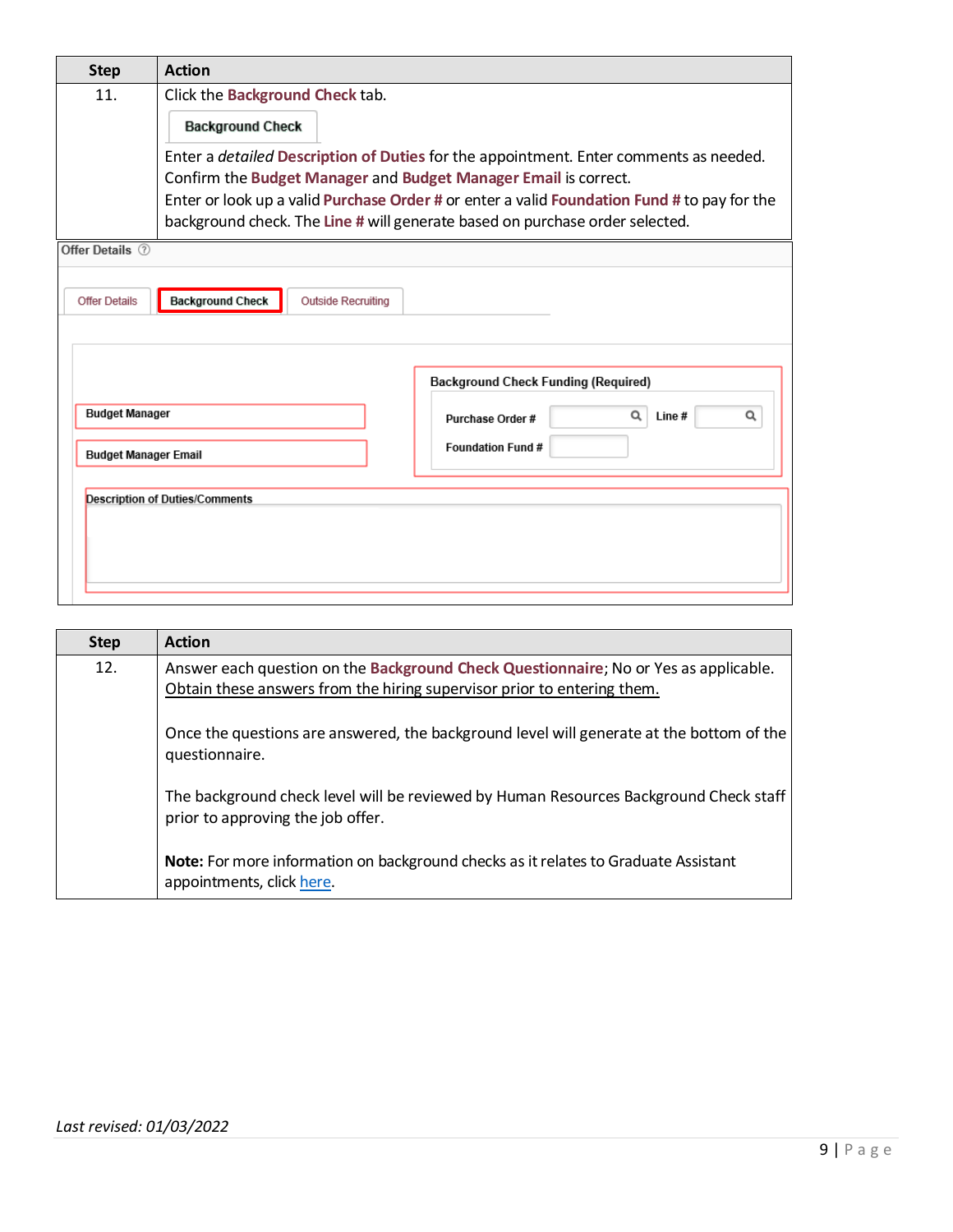#### Part 1. Outside Documents to replace/satisfy FSU Background Check:

| 1 Is this job/role located in the FSU Childcare Center?                                                                                                                                                                                                                                                          | NO  | $\check{}$               |
|------------------------------------------------------------------------------------------------------------------------------------------------------------------------------------------------------------------------------------------------------------------------------------------------------------------|-----|--------------------------|
| Does this job/role require a specific background weck to be performed<br>5 for which approved external agencies complete screenings? (e.g., DRS<br>positions, positions in the K-12 school system, etc.)                                                                                                         | NO. | $\checkmark$             |
| If the hiring department for this job/role has been granted approval by<br>the Office of Human Resources to perform a specific background check<br>3 for all employees, select the appropriate level. If not applicable, select<br>"NO."                                                                         | NO  | $\checkmark$             |
| Will this person be working or volunteering with a University Sponsored<br>4 Summer Camp held between May and September?                                                                                                                                                                                         | NO  | $\checkmark$             |
| Part 2. Level 2 Background Check Required Duties:                                                                                                                                                                                                                                                                |     |                          |
| Will this person be providing care, treatment, education, training,<br>instruction, supervision, or recreation to vulnerable populations such as<br>minors, the elderly, or those with disabilities?                                                                                                             | NΟ  | $\checkmark$             |
| Is the position classified as Vice President level or above by job<br>2 code/administrative code?                                                                                                                                                                                                                | NO  | $\check{ }$              |
| Is the position with the FSU Public Safety or Panama City Campus<br>Public Safety? If yes, submit a copy of the fingerprint report obtained by<br>3 FSUPD; HR will conduct the Standard portion of the Criminal History<br>Background Check                                                                      | NO  | M                        |
| Is fingerprinting a requirement by granting agencies for grants and<br>4 contracts?                                                                                                                                                                                                                              | NO  | $\overline{\mathbf{v}}$  |
| Will this person be working or volunteering with regulated materials<br>regardless of quantity [DHS Chemicals of Interest, DEA controlled<br>5 substances, NRC Radioactive Material], or is the position located in a<br>facility covered by a DOT Security Plan, or has unescorted access to<br>said materials? | NO  | $\overline{\mathbf{v}}$  |
| Part 3. Standard Background Check Required Duties:                                                                                                                                                                                                                                                               |     |                          |
| Will this person perform fiscal duties to include budgeting, accounting, or<br>1 having direct access to cash (except petty cash), checks, and/or<br>credit/debit cards to include making and/or receiving payments?                                                                                             | NΟ  | $\checkmark$             |
| Will this person possess system access that provides the ability to<br>process payments, print or distribute checks, process corrections, or<br>2 generate, update, or approve financial transactions that will result in the<br>disbursement of University funds?                                               | NO  | $\checkmark$             |
| Will this person have control over University-wide operational processes<br>3 through functional roles or system security access?                                                                                                                                                                                | NO  | $\checkmark$             |
| Will this person have access to sensitive, secure, and/or confidential<br>personal information on individuals, such as students, faculty, staff, or<br>4<br>alumni (e.g., social security numbers, dates of birth, etc.)?                                                                                        | NO  | $\check{}$               |
| Will this person possess access to surplus property inventory; or<br>5 possess a grand master or building master key and/or cards for building<br>access?                                                                                                                                                        | NO  | $\checkmark$             |
| Part 4:                                                                                                                                                                                                                                                                                                          |     |                          |
| Will this candidate/position be required to drive a University-owned<br>motor vehicle (including golf carts and other utility vehicles) as part of<br><sup>1</sup> their regular duties? See University Policy OP-C-7-G8 for driver's<br>license check requirements.                                             | NO  | $\overline{\phantom{0}}$ |
| By selecting "Yes," I confirm that the above duties have been reviewed<br>2 by the position supervisor and are accurate.                                                                                                                                                                                         | YES | $\check{}$               |
| Background Check Level Code:<br><b>BG00</b>                                                                                                                                                                                                                                                                      |     |                          |

BGC Questionnaire Results: BG00, Background Check is not required.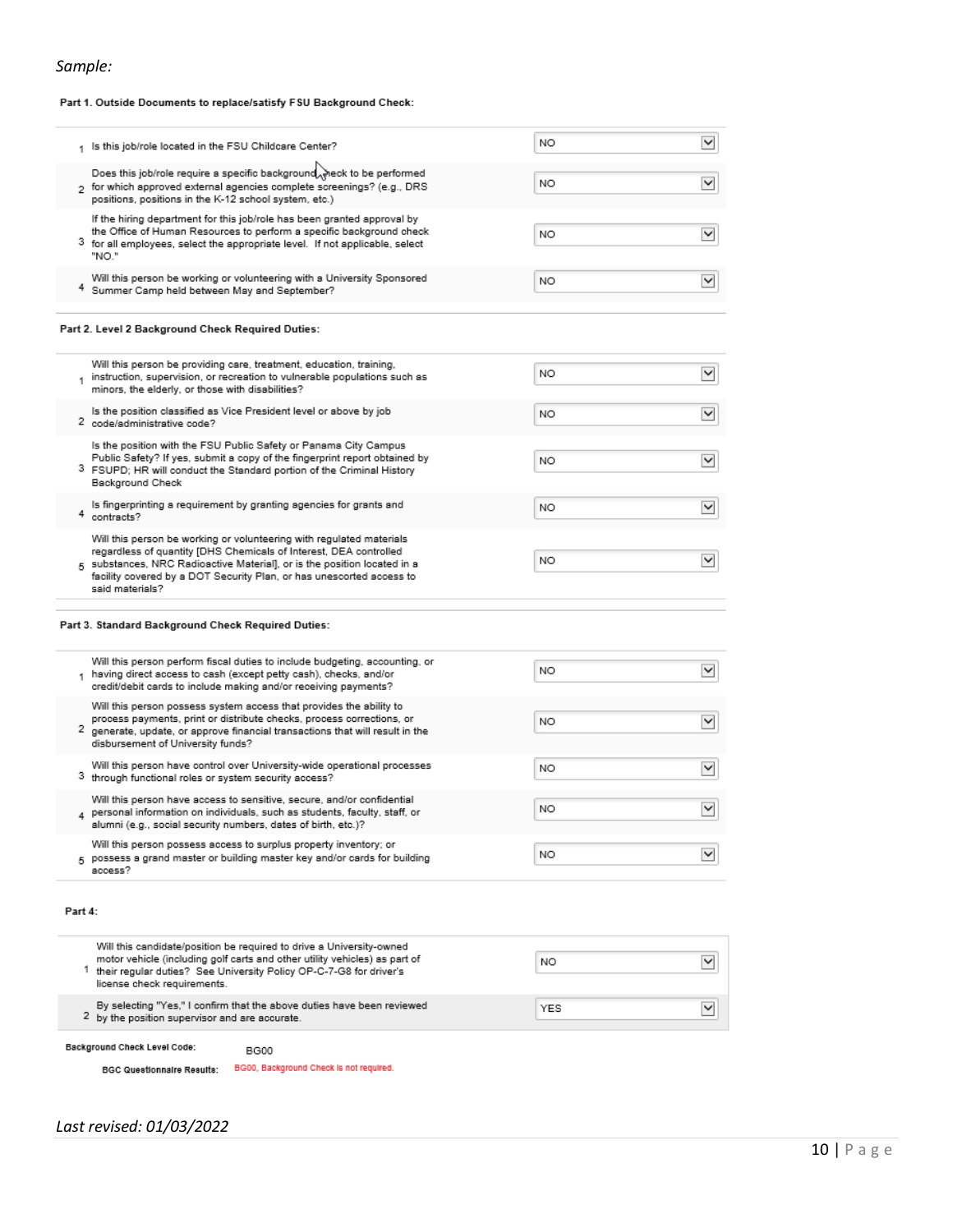| <b>Step</b> | <b>Action</b>                                                                                                                                                            |
|-------------|--------------------------------------------------------------------------------------------------------------------------------------------------------------------------|
| 13.         | Click the <b>Outside Recruiting</b> tab.                                                                                                                                 |
|             | <b>Outside Recruiting</b>                                                                                                                                                |
|             | Answer Questions 1 and 2. If "Yes" to question 1, list the external advertising sources in<br>the box, and keep a copy of those ads in department's recruitment records. |
|             | For Question 2, answer "Not Applicable" for GA job offers.                                                                                                               |

| 1. Was the vacancy/position advertised outside of OMNI?<br>NO.                                                                                                            |  |
|---------------------------------------------------------------------------------------------------------------------------------------------------------------------------|--|
|                                                                                                                                                                           |  |
| If Yes, what were the external advertisement sources?                                                                                                                     |  |
|                                                                                                                                                                           |  |
|                                                                                                                                                                           |  |
| 254 characters remaining                                                                                                                                                  |  |
| If Yes, the department must retain a copy in their records.                                                                                                               |  |
| 2. For salaried positions, were applications, CV's, or resumes received outside of OMNI?                                                                                  |  |
| Not Applicable<br>◡                                                                                                                                                       |  |
|                                                                                                                                                                           |  |
| If Yes, ensure EEO solicitation has been completed and upload an Applicant Flow Log for all candidates on the Activities &<br>Attachments tab of the job opening in OMNI. |  |

| <b>Step</b> | <b>Action</b>                                                                         |
|-------------|---------------------------------------------------------------------------------------|
| 14.         | Click Save as Draft to save or Submit for Approval to submit the job offer. Click the |
|             | <b>OK</b> button.                                                                     |

| Posting Title GA Express - Fall 2020<br>Job Opening Status 010 Open<br>Job Title OPS Express Hire<br><b>Applicant Name Testing Record</b>                                                                                                                                                                                                                                          | Job Opening ID 47380<br><b>Business Unit FSU Business Unit</b><br><b>Position Number</b><br>Applicant ID 682021 |                                                                              |
|------------------------------------------------------------------------------------------------------------------------------------------------------------------------------------------------------------------------------------------------------------------------------------------------------------------------------------------------------------------------------------|-----------------------------------------------------------------------------------------------------------------|------------------------------------------------------------------------------|
| Offer Details 2                                                                                                                                                                                                                                                                                                                                                                    |                                                                                                                 |                                                                              |
| <b>Background Check</b><br>Offer Details<br><b>Outside Recruiting</b><br>1. Was the vacancy/position advertised outside of OMNI?<br><b>NO</b>                                                                                                                                                                                                                                      |                                                                                                                 | Save as Draft<br>Submit for Approval                                         |
| If Yes, what were the external advertisement sources?                                                                                                                                                                                                                                                                                                                              |                                                                                                                 | <b>B</b> Add Revised Offer<br>lig Delete Offer<br><b><i>●</i></b> Edit Offer |
| 254 characters remaining<br>If Yes, the department must retain a copy in their records.<br>2. For salaried positions, were applications, CV's, or resumes received outside of OMNI?<br>Not Applicable<br>If Yes, ensure EEO solicitation has been completed and upload an Applicant Flow Log for all candidates on the<br>Activities & Attachments tab of the job opening in OMNI. |                                                                                                                 |                                                                              |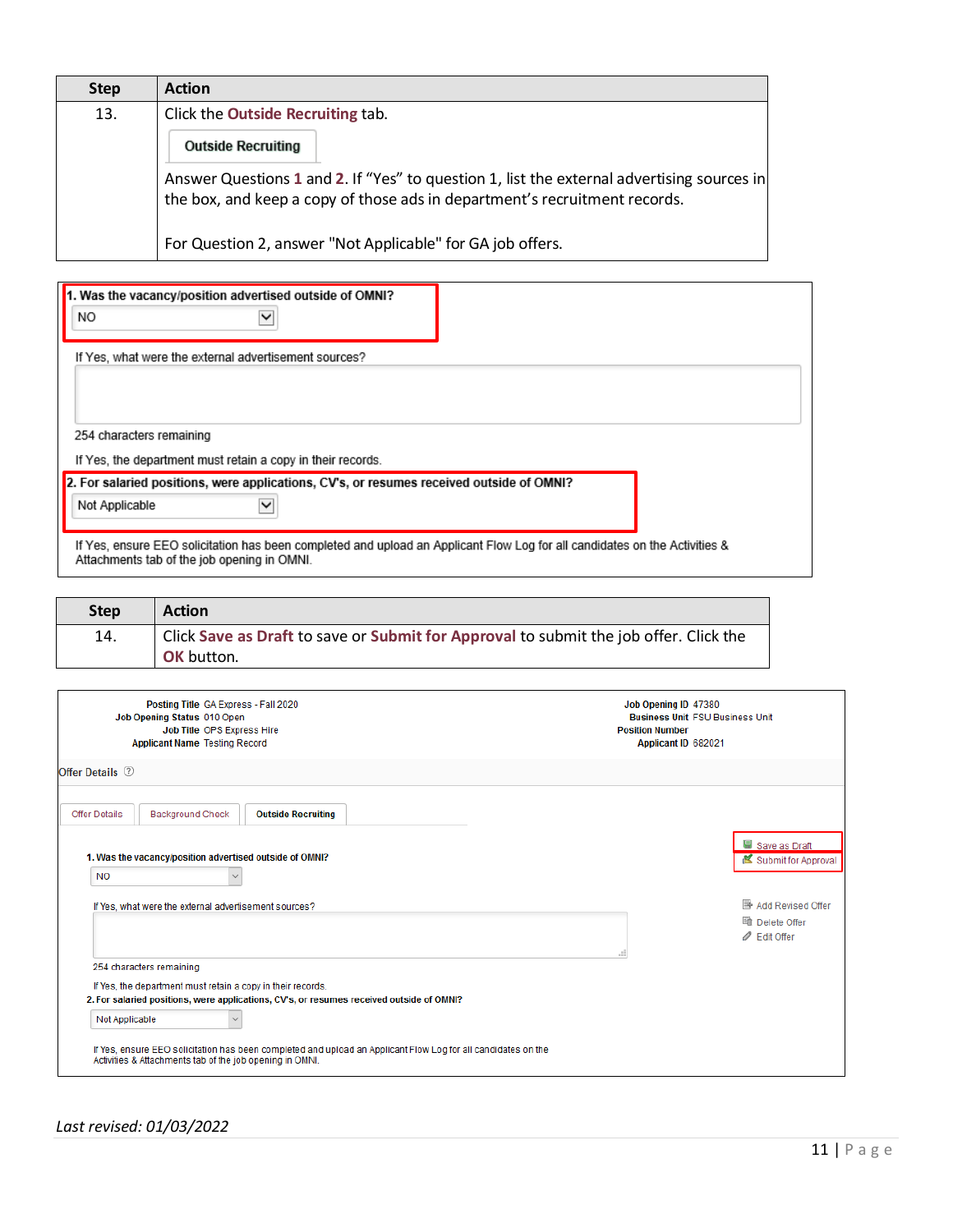|  | You have successfully submitted Testing Testing's job offer. (0,0) |
|--|--------------------------------------------------------------------|
|--|--------------------------------------------------------------------|

OK

| <b>Step</b> | <b>Action</b>                                                                                                                                                                                                                                                                                                                                                                       |
|-------------|-------------------------------------------------------------------------------------------------------------------------------------------------------------------------------------------------------------------------------------------------------------------------------------------------------------------------------------------------------------------------------------|
| 15.         | Navigate to the Approvals tab to review the status of the job offer in the workflow.                                                                                                                                                                                                                                                                                                |
|             | To insert an additional approver, click the plus sign at the desired point, ensuring that<br>the Job Offer Express Approver is listed last.                                                                                                                                                                                                                                         |
|             | Next Steps: Once the job offer is final approved, HR will launch the<br>Smart Onboarding invitation to the candidate. The candidate will receive an email<br>with the link to complete the Onboarding process. The candidate will utilize their<br>myFSU credentials to log in.                                                                                                     |
|             | The job offer initiator and Department Representative will also receive an email<br>indicating that onboarding has been launched, what type of Onboarding package the<br>candidate will be completing, and tips for success.                                                                                                                                                        |
|             | Note: To check the status of a job offer: go to Recruiting > Search Job Openings ><br>across from the candidate's name, click Other Actions > Recruiting Actions ><br>Prepare/View Job Offer > Approvals tab.                                                                                                                                                                       |
|             | <b>Editing an Offer:</b> The edit offer button is only live during the draft job offer stage.<br>If you need to change a submitted job offer, it must be denied by the approver so the<br>originator may "add revised offer". At the add revised offer step, the data will be<br>retained and editable. Be sure to click Calc Period Amount before clicking Submit for<br>Approval. |

| <b>Offer Details</b>            | <b>Approvals</b><br><b>Background Check</b><br><b>Outside Recruiting</b> |
|---------------------------------|--------------------------------------------------------------------------|
| <b>FSU Job Offer Workflow</b>   |                                                                          |
| <b>Job Offer: Pending</b>       |                                                                          |
| <b>FSU Job Offer Workflow</b>   |                                                                          |
| Pending                         | Pending                                                                  |
| G<br>FSU Job Opening Dept. Mgr. | Multiple Approvers<br>Job Offer Express Approver<br>⊣⊕→<br>⊣⊕<br>↷       |
| <b>Submit</b>                   |                                                                          |
| <b>Status</b>                   | Select<br>▼                                                              |
| <b>Comments</b>                 |                                                                          |
|                                 |                                                                          |